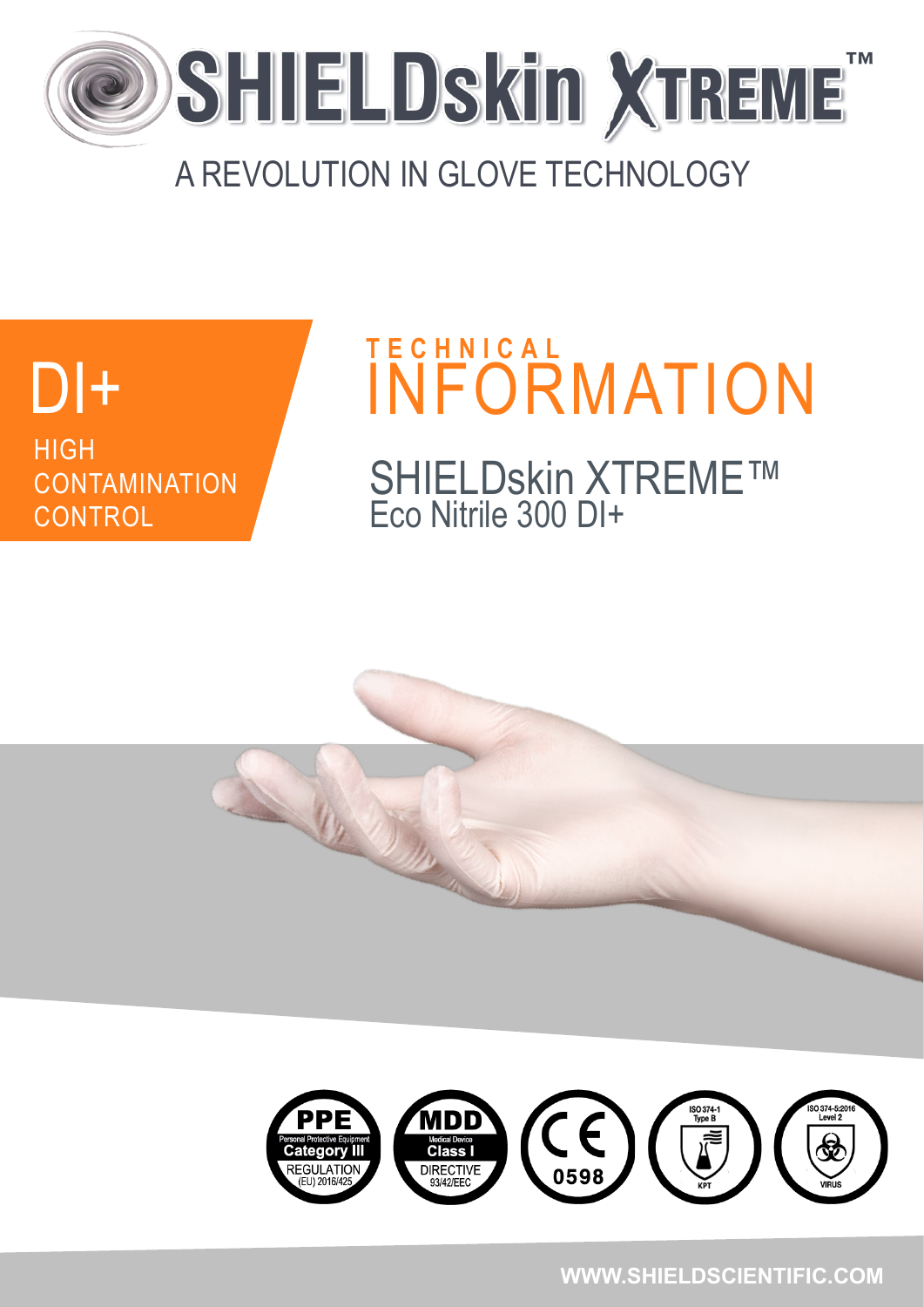- $\Rightarrow$  Powder-free triple DI washed ambidextrous standard length (300 mm / 11.8") non-sterile nitrile cleanroom gloves.
- $\Rightarrow$  Personal Protective Equipment Category III (PPE Complex Design) according to Regulation (EU) 2016/425.
- $\Rightarrow$  Medical Device Class 1 (MDD) according to the Directive 93/42/EEC.
- $\Rightarrow$  Fully compliant to the latest PPE Protective gloves EU norms against chemicals, micro-organisms and viruses.

| <b>I DESCRIPTION</b> |                                                                     |
|----------------------|---------------------------------------------------------------------|
| <b>FORMULATION</b>   | Nitrile synthetic rubber (acrylonitrile butadiene).                 |
| <b>DESIGN</b>        | White, ambidextrous, beaded cuff, textured fingertips.              |
| <b>PACKAGING</b>     | 100 gloves per PE bag - 15 bags per polybag - 1 polybag per carton. |

|              |         | . .     | ,,,,,<br>ועו |         |            |         |
|--------------|---------|---------|--------------|---------|------------|---------|
| <b>CODES</b> | 68 8651 | 68 8652 | 68 8653      | 68 8654 | 8655<br>68 | 68 8656 |

| <b>STANDARDS</b>       |                                                                                                                                                                 |
|------------------------|-----------------------------------------------------------------------------------------------------------------------------------------------------------------|
| <b>CE REGISTRATION</b> | PPE Category III (Complex Design) - Regulation (EU) 2016/425.<br>Notified Body No 0598: SGS Fimko Oy, Helsinki - FINLAND.<br>MDD Class 1 - Directive 93/42/FFC. |
| EU PPE NORMS           | EN 420:2003+A1:2009, ISO 374-1:2016+A1:2018, EN 374-2:2014, ISO 374-4:2013,<br>ISO 374-5:2016, EN 16523-1:2015+A1:2018 and ISO 16604:2004 Procedure B.          |
| EU MDD NORMS           | EN 455-1:2000, EN 455-2:2015, EN 455-3:2015 and EN 455-4:2009.                                                                                                  |
| USA STANDARDS          | ASTM D3767-03 (2014), ASTM D573-04 (2015), ASTM D412-16 and<br>IEST-RP-CC005.4 (2013).                                                                          |
| OTHER STANDARDS        | EN 1149-1/2/3 & 5, ISO 10993-10:2010.                                                                                                                           |

| <b>QUALITY</b>           |                                                                                                                                                                                                                                                             |
|--------------------------|-------------------------------------------------------------------------------------------------------------------------------------------------------------------------------------------------------------------------------------------------------------|
| <b>QUALITY ASSURANCE</b> | Production management in accordance with ISO 9001:2015 and ISO 13485:2016.                                                                                                                                                                                  |
| <b>TECHNOLOGY</b>        | uniSHIELD™ single-walled protection to offer an ideal compromise between comfort and<br>protection.<br>Compatible with clean processing environments due to paperless packaging and multiple<br>post leaching of gloves (triple washed in deionised water). |

| <b>DOCUMENTATION</b>                        |                                                                                                                                            |  |
|---------------------------------------------|--------------------------------------------------------------------------------------------------------------------------------------------|--|
| DECLARATION OF<br><b>CONFORMITY</b>         | These documents can be freely downloaded from the product page on<br>our website: www.shieldscientific.com.                                |  |
| EU TYPE EXAMINATION<br><b>CERTIFICATE</b>   | For an easy access, scan the QR code.                                                                                                      |  |
| <b>PRODUCT INSERT</b>                       |                                                                                                                                            |  |
| <b>CERTIFICATE OF</b><br><b>CONFORMANCE</b> | To access CoC, you need to be registered. Please contact us at<br>info@shieldscientific.com or call your SHIELD Scientific representative. |  |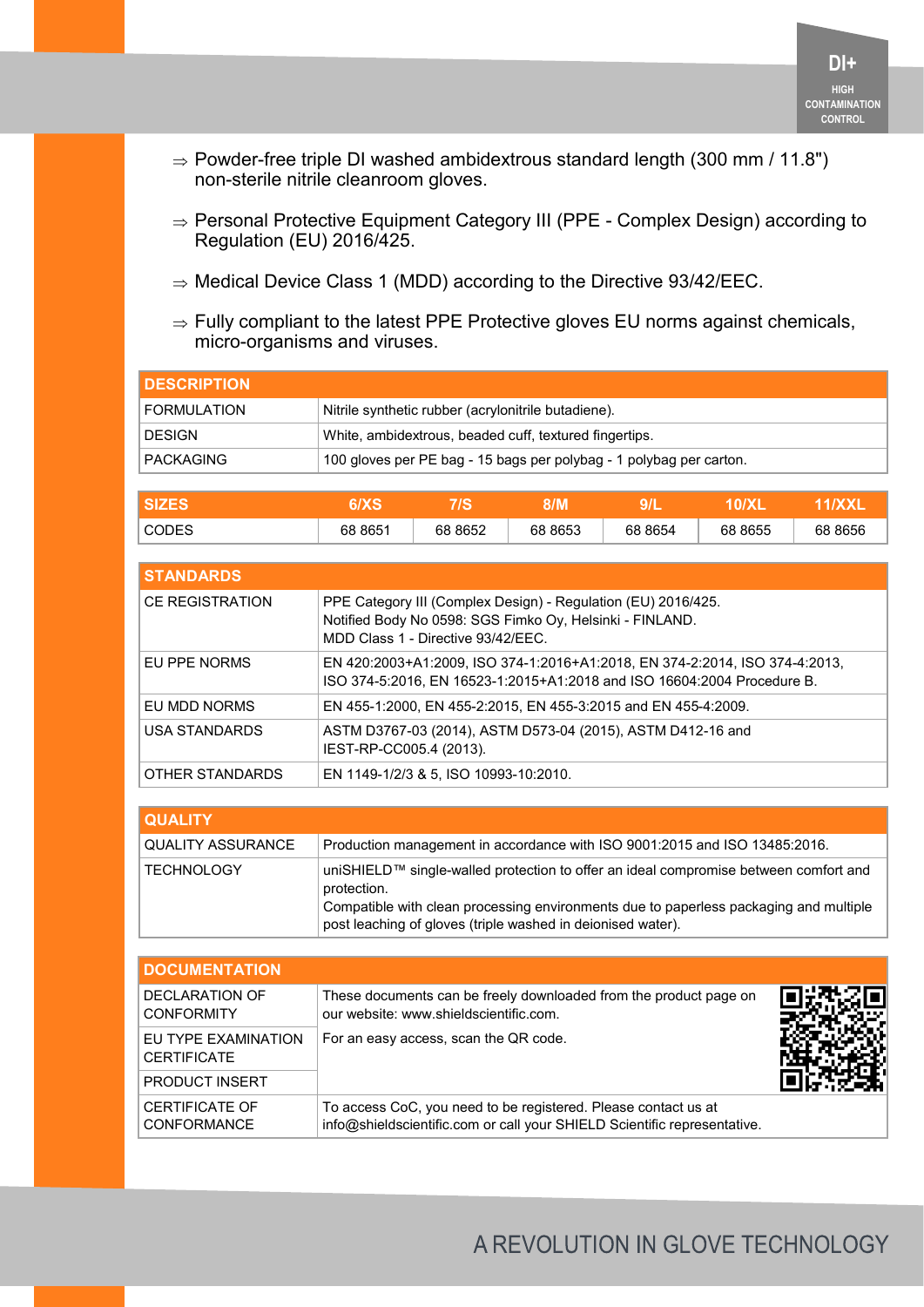## **PHYSICAL PROPERTIES**



|               | <b>NOMINAL THICKNESS</b> | mm   | mil | <b>Norm</b>          |
|---------------|--------------------------|------|-----|----------------------|
| $\Rightarrow$ | Finger                   | 0.15 | 5.9 | ASTM D3767-03 (2014) |
|               | Palm                     | 0.10 | 3.9 |                      |
|               | Cuff                     | 0.07 | 2.8 |                      |

*<sup>1</sup>Thickness (+/- 0.03 mm)*

| I LENGTH |                                        | <b>Minimum</b>                            | <b>Typical</b> | <b>Norm</b>         |
|----------|----------------------------------------|-------------------------------------------|----------------|---------------------|
|          | From middle finger tip to edge of cuff | $\vert$ ≥ 285 mm / 11.2"   300 mm / 11.8" |                | EN 420:2003+A1:2009 |

|               | <b>STRENGTH</b><br><b>PROPERTIES</b> | (spec.)     | <b>Force at break</b> | <b>Ultimate</b><br>elongation<br>(spec.) | <b>Force at</b><br><b>break</b><br>(typical) | <b>Norm</b>                           |
|---------------|--------------------------------------|-------------|-----------------------|------------------------------------------|----------------------------------------------|---------------------------------------|
| ∣⇒            | Before aging                         | $\geq 6.0N$ | 14 Mpa                | $\geq 500\%$                             | 10.0N                                        | EN 455-2:2015                         |
| $\Rightarrow$ | After aging                          | $\geq 6.0N$ | 14 Mpa                | $\geq 400\%$                             | 8.0N                                         | ASTM D573-04 (2015)<br>& ASTM D412-16 |

| <b>FREEDOM FROM HOLES</b>            | <b>Performance</b>             | Morm'                          |
|--------------------------------------|--------------------------------|--------------------------------|
| Acceptable Quality Level (AQL)<br>∣⇒ | $<$ 1.5 <sup>2</sup> - Level 2 | FN 374-2:2014<br>EN 455-1:2000 |

*<sup>2</sup>AQL as defined per ISO 2859-1:1999 for sampling by attributes.*

| <b>RISKS</b>     | <b>Description</b>                                                                                                                                                                                                    | <b>Norm</b>                                                        |
|------------------|-----------------------------------------------------------------------------------------------------------------------------------------------------------------------------------------------------------------------|--------------------------------------------------------------------|
| MICRO-ORGANISMS  | 1000 ml water test.<br>Performance level 2, AQL < 1.5 (inspection level G1).                                                                                                                                          | EN 374-2:2014                                                      |
| <b>VIRUSES</b>   | Viral penetration test using Phi-X174 bacteriophage<br>according to ISO 16604:2004 Procedure B.                                                                                                                       | ISO 374-5:2016                                                     |
| <b>CHEMICALS</b> | Performance: Type B (KPT).<br>Permeation: Extensively tested. Online chemical<br>resistance guide on www.shieldscientific.com.<br>Degradation: Tested for determination of resistance to<br>degradation by chemicals. | ISO 374-1:2016+A1:2018<br>EN 16523-1:2015+A1:2018<br>EN 374-4:2013 |

#### WWW.SHIELDSCIENTIFIC.COM